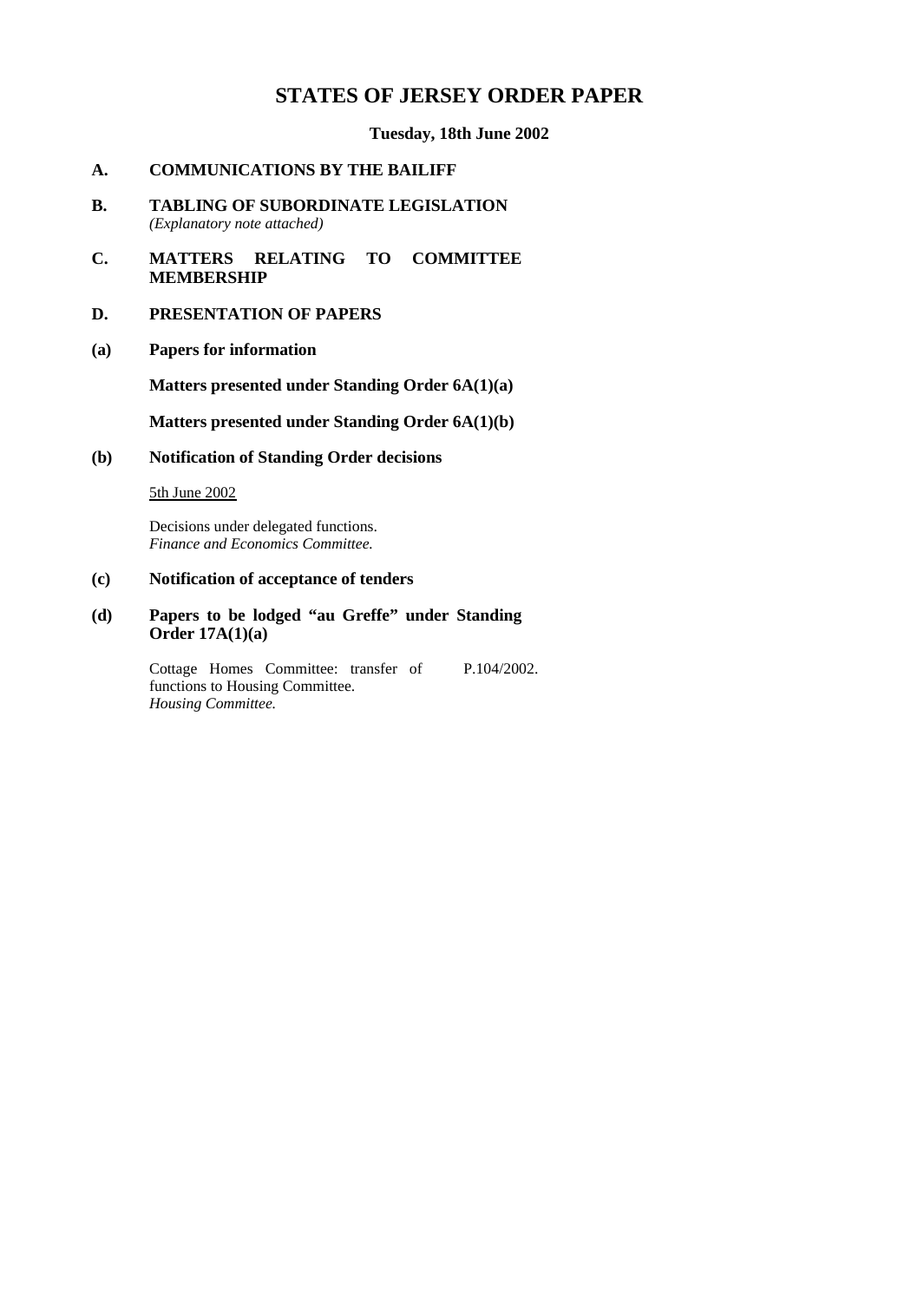- **(e) Notification of Papers lodged "au Greffe" under Standing Order 17A(1)(b)**
- **(f) Papers for consideration by the States in Committee under Standing Order 38A**

## **E. STATEMENTS AND PROPOSITIONS RELATING TO THE ARRANGEMENT OF PUBLIC BUSINESS AT THIS OR ANY SUBSEQUENT MEETING**

THE STATES are asked to agree that the following matters lodged "au Greffe" be considered at their next meeting on 25th June 2002 and that the proposition regarding Population Policy: provision of information and alternative proposals (P.102/2002) lodged "au Greffe" by Senator S. Syvret be considered as the first item of public business -

| Population Policy: provision           |  |  | of   | P.102/2002.    |
|----------------------------------------|--|--|------|----------------|
| information and alternative proposals. |  |  |      |                |
| Lodged: 11th June 2002.                |  |  |      |                |
| Senator S. Syvret.                     |  |  |      |                |
| Jersey Potato Export Marketing Scheme  |  |  |      | P.68/2002.     |
| 2001.                                  |  |  |      |                |
| Lodged: 14th May 2002.                 |  |  |      |                |
| Connétable of St. Helier.              |  |  |      |                |
| Draft Terrorism (Jersey) Law 200-.     |  |  |      | P.75/2002.     |
| Lodged: 14th May 2002.                 |  |  |      |                |
| Home Affairs Committee.                |  |  |      |                |
| $\Gamma$ raft Tarrorism (Iarsay) Law   |  |  | ാറ്റ | $D75/2002$ Com |

Draft Terrorism (Jersey) Law 200- P.75/2002. Com.(P.75/2002): comments. Presented: 11th June 2002. *Human Resources Committee.*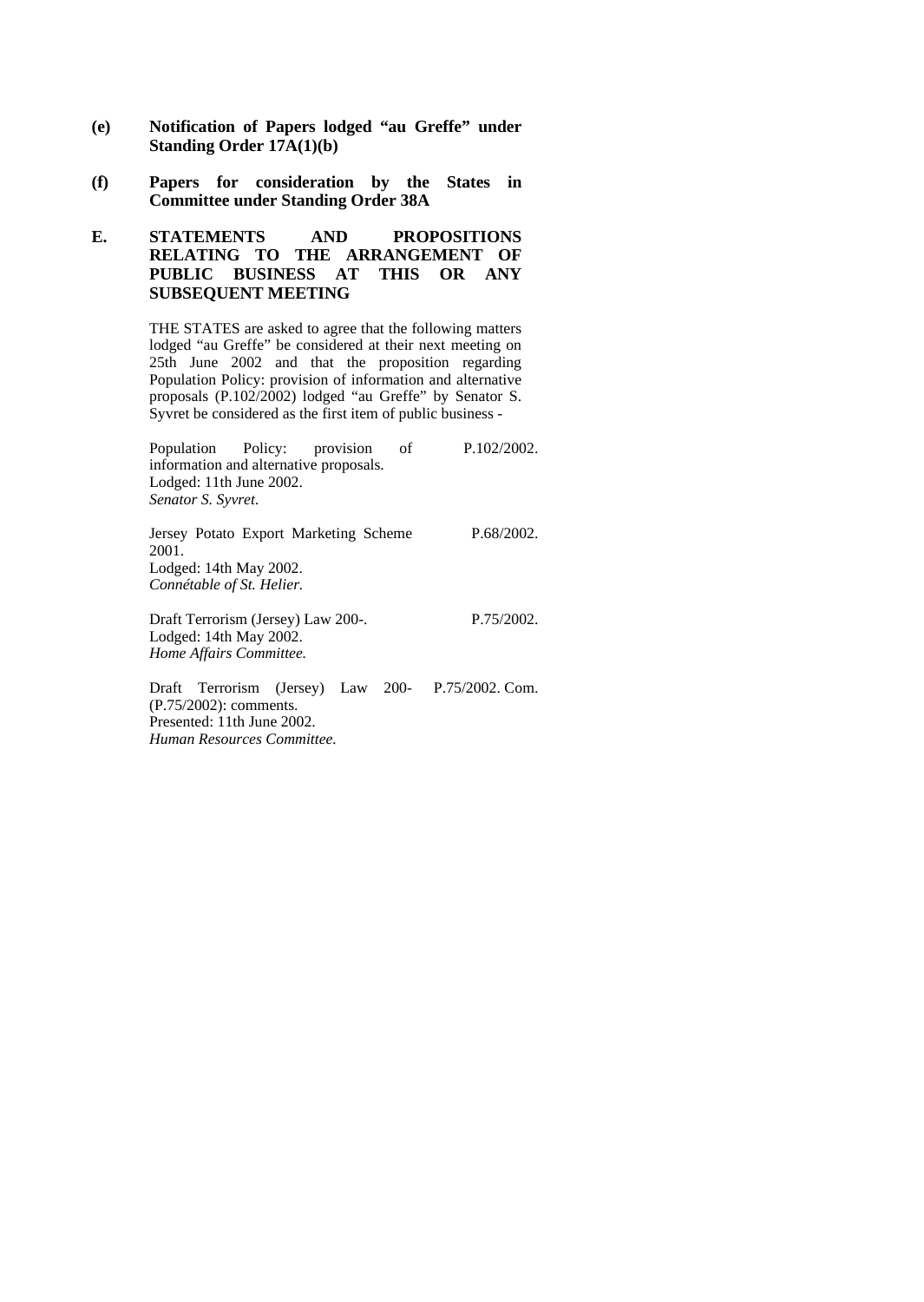Draft Terrorism (Jersey) Law 200- P.75/2002. Com. (P.75/2002): comments. Presented: 11th June 2002. *Finance and Economics Committee.* (2)

Draft Social Security (Amendment No. 16) (Jersey) Law 200-. Lodged: 11th June 2002. *Employment and Social Security Committee.*

P.99/2002.

P.103/2002.

Draft Telecommunications (Jersey) Law 2002 (Appointed Day) Act 200-. Lodged: 11th June 2002. *Industries Committee.*

### **F. PRESENTATION OF PETITIONS**

### **G. QUESTIONS**

Deputy G.P. Southern of St. Helier will ask a question of the President of the Housing Committee regarding the allocation policy of the F.B. Cottages Housing Trust.

The Deputy of St. Peter will ask a question of the President of the Harbours and Airport Committee regarding the property Sous l'Eglise, St Peter.

The Deputy of St. Martin will ask a question of the President of the Legislation Committee regarding the preparation of the Draft Legal Practitioners (Jersey) Law 200- and related legislation.

Deputy R.C. Duhamel of St. Saviour will ask a question of the President of the Harbours and Airport Committee regarding the staffing of the Meteorological Department.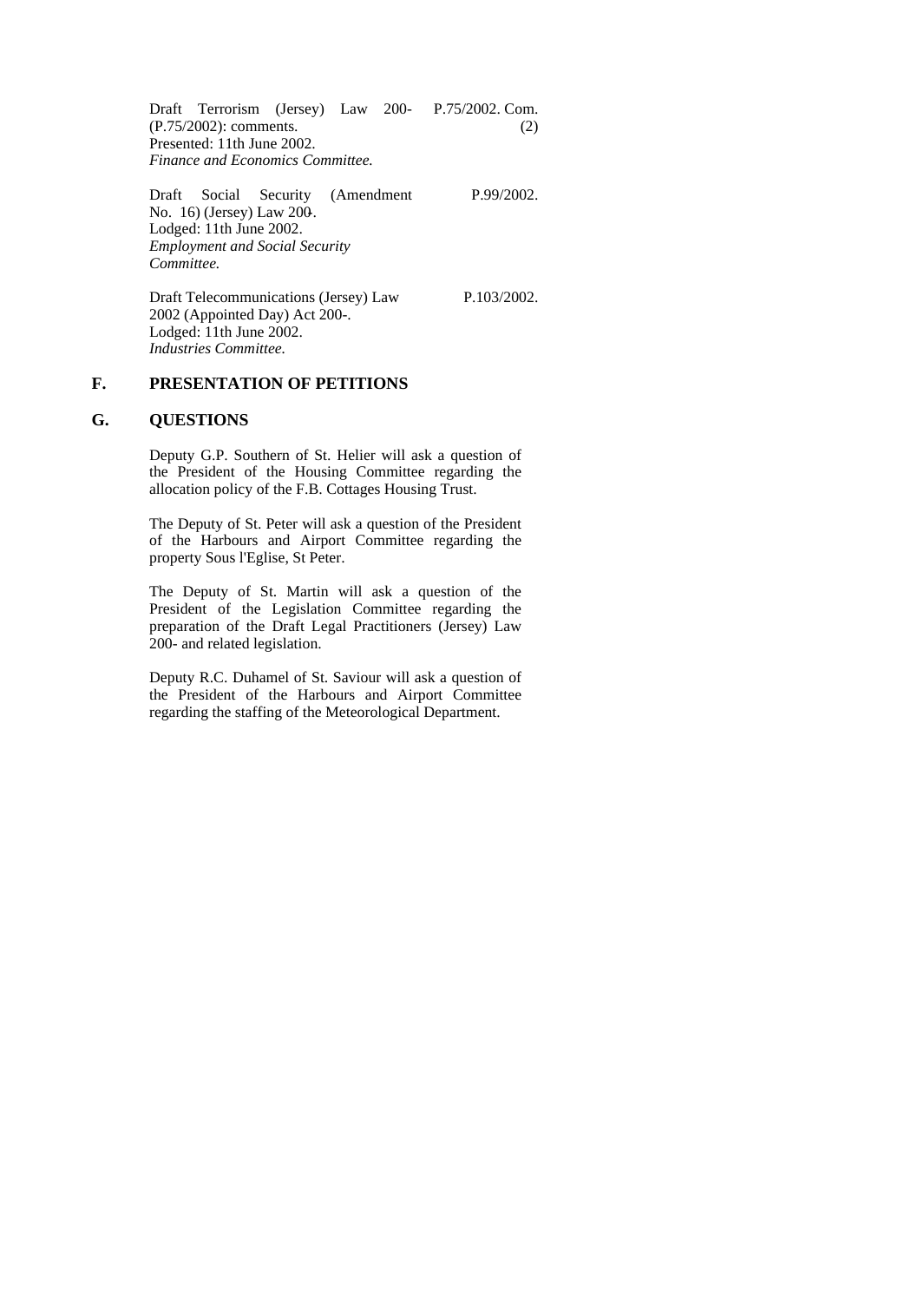Deputy P.F.C. Ozouf of St. Helier will ask questions of the President of the Agriculture and Fisheries Committee regarding the report of the Policy Report 2001 Review Group and the Dairy Exit Plan.

Deputy L.J. Farnham of St. Saviour will ask a question of the President of the Health and Social Services Committee regarding the staff numbers in his department.

The Deputy of St. Peter will ask a question of the President of the Health and Social Services Committee regarding the property Sous l'Eglise, St Peter.

Senator S. Syvret will ask questions of the President of the Public Services Committee regarding the Bellozanne works.

Deputy P.F.C. Ozouf of St. Helier will ask questions of the President of the Health and Social Services Committee regarding the real growth figures for health.

#### **H. MATTERS OF PRIVILEGE**

# **I. PERSONAL STATEMENTS**

# **J. COMMITTEE STATEMENTS**

#### **K. PUBLIC BUSINESS**

Draft Referendum (Jersey) Law 200-. Lodged: 26th March 2002. *Legislation Committee.*

La Collette Fuel Farm, St. Helier: lease to Shell U.K. Limited and Esso Petroleum Company Limited. Lodged: 14th May 2002. *Harbours and Airport Committee.*

P.67/2002.

P.40/2002.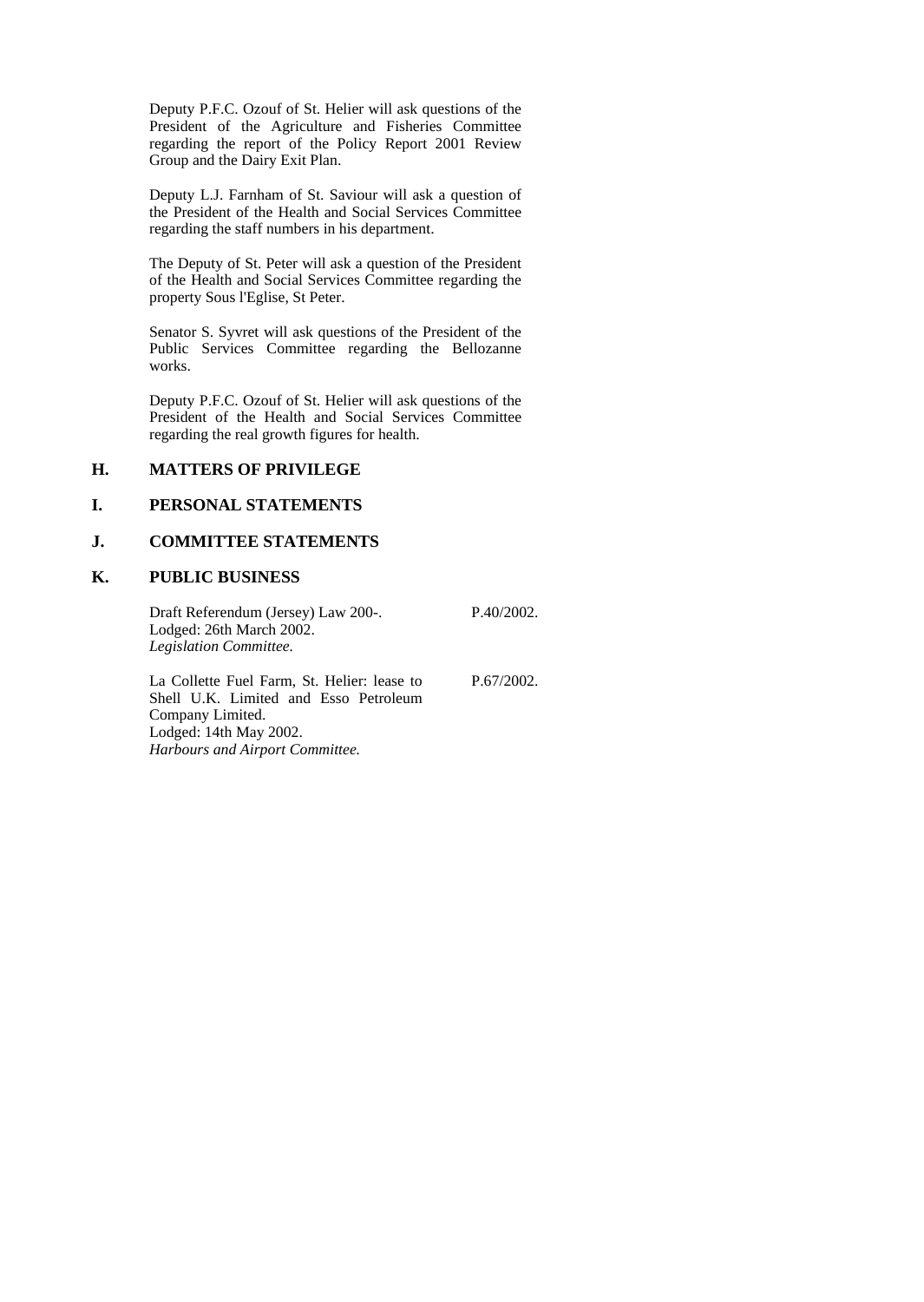| La Collette Fuel Farm, St. Helier: lease to<br>Shell U.K. Limited and Esso Petroleum<br>Company Limited (P.67/2002) - comments.<br>Presented: 21st May 2002.<br><b>Finance and Economics Committee.</b> | P.67/2002.<br>Com. |
|---------------------------------------------------------------------------------------------------------------------------------------------------------------------------------------------------------|--------------------|
| New North Quay, St. Helier: erection of<br>fencing.<br>Lodged: 21st May 2002.<br>Deputy G.C.L. Baudains of St. Clement.                                                                                 | P.88/2002.         |
| Draft Social Security (Amendment No. 15)<br>(Jersey) Law $200$ -.<br>Lodged: 28th May 2002.<br>Employment and Social<br>Security<br>Committee.                                                          | P.90/2002.         |
| Field 574 and part of Field 573, Les<br>Falaises de Fiquet, Beauport, St. Brelade:<br>exchange of land.<br>Lodged: 28th May 2002.<br>Planning and Environment Committee.                                | P.92/2002.         |
| Draft Island Planning (Amendment No. 8)<br>(Jersey) Law $200$ -.<br>Lodged: 28th May 2002.<br>Planning and Environment Committee.                                                                       | P.94/2002.         |

# **C.M. NEWCOMBE**

# **Greffier of the States**

13th June 2002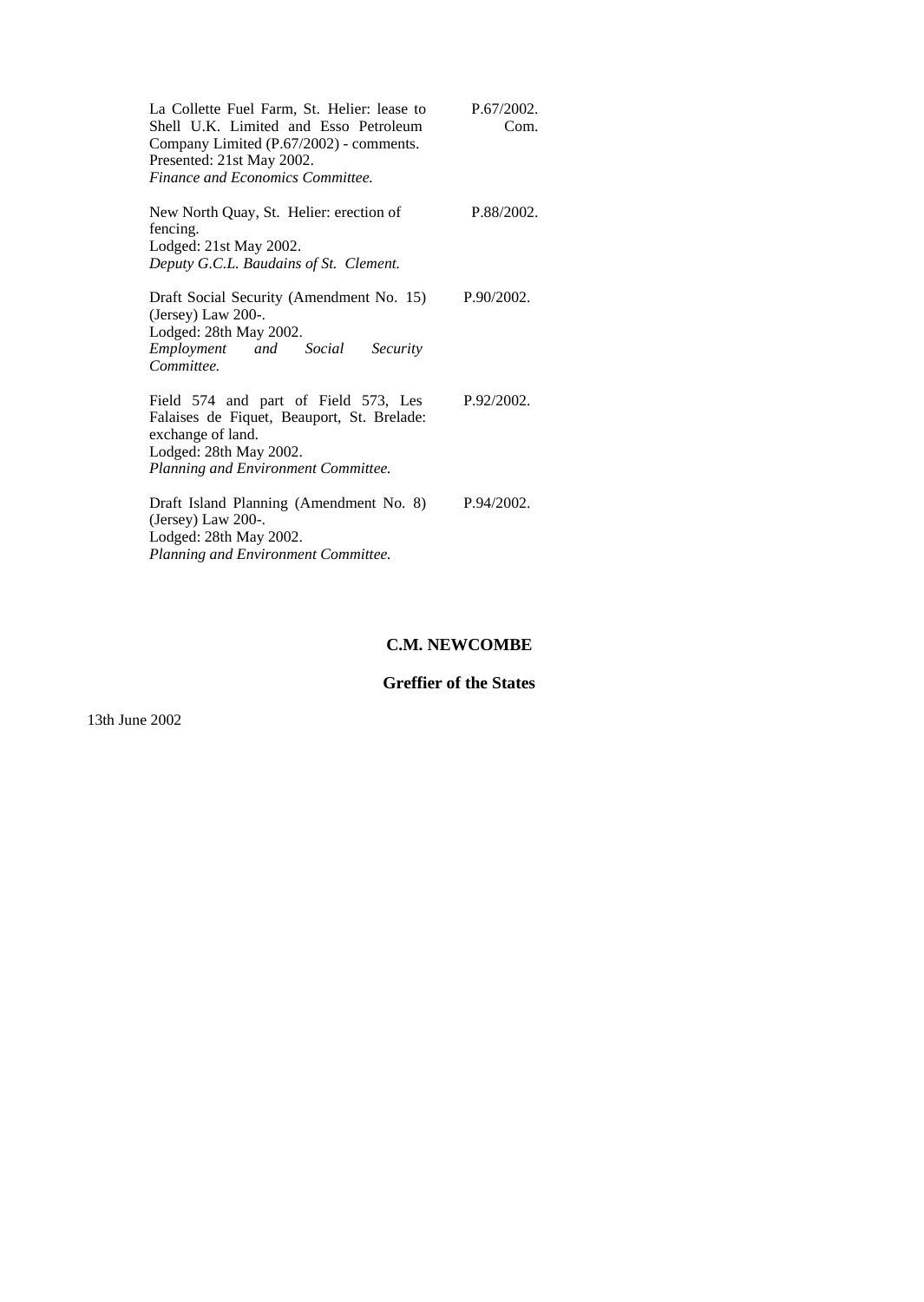# **NOTIFICATION OF STANDING ORDER DECISIONS - FINANCE AND ECONOMICS COMMITTEE (delegated functions)**

#### 5th June 2002

- (a) as recommended by the Agriculture and Fisheries Committee, the lease to Bel Val Farm Limited (Mr. Colin de la Haye) of Fields Nos. 445, 447 and 448, St. Martin (measuring 6.02, 2.13 and 3.07 vergées respectively), for a period of three years deemed to have commenced on 1st August 2001, at an annual rent of £1,100 (no rent review), with the Committee retaining the right to give six months written notice at any time during the lease to terminate the agreement but only in relation to Field No. 445, and on the basis that each party would be responsible for its own legal costs arising from this transaction;
- (b) as recommended by the Health and Social Services Committee, the lease to Dr. Andrew Nisbet and Mrs. Pamela Margaret Nisbet, née Wragg, of the 'j' category three-bedroom property known as No. 5 Paddock End, La Rue à Don, Grouville, for a period of five years from 21st May 2002 on an internal repairing basis, at an annual rent of £13,200 payable monthly in advance, subject to annual review in line with the Jersey Retail Price Index figure at 21st May each year, with an option to break the lease after a period of three years. Each party would be responsible for the payment of its own legal costs arising from this transaction and no deposits were to be paid;
- (c) as recommended by the Agriculture and Fisheries Committee, the sale to Mr. Colin Stanley de la Haye and Mrs. Paulette Lamy de la Haye, née Renouf, of Field No. 358, St. Catherine, St. Martin for a consideration of £2,000, on the basis that Mr. and Mrs. De la Haye would be responsible for the legal costs of the public arising from this transaction. (The Committee rescinded sub-sub-paragraph (a)(ii) of its Act No. A2 of 9th April 2001 accordingly).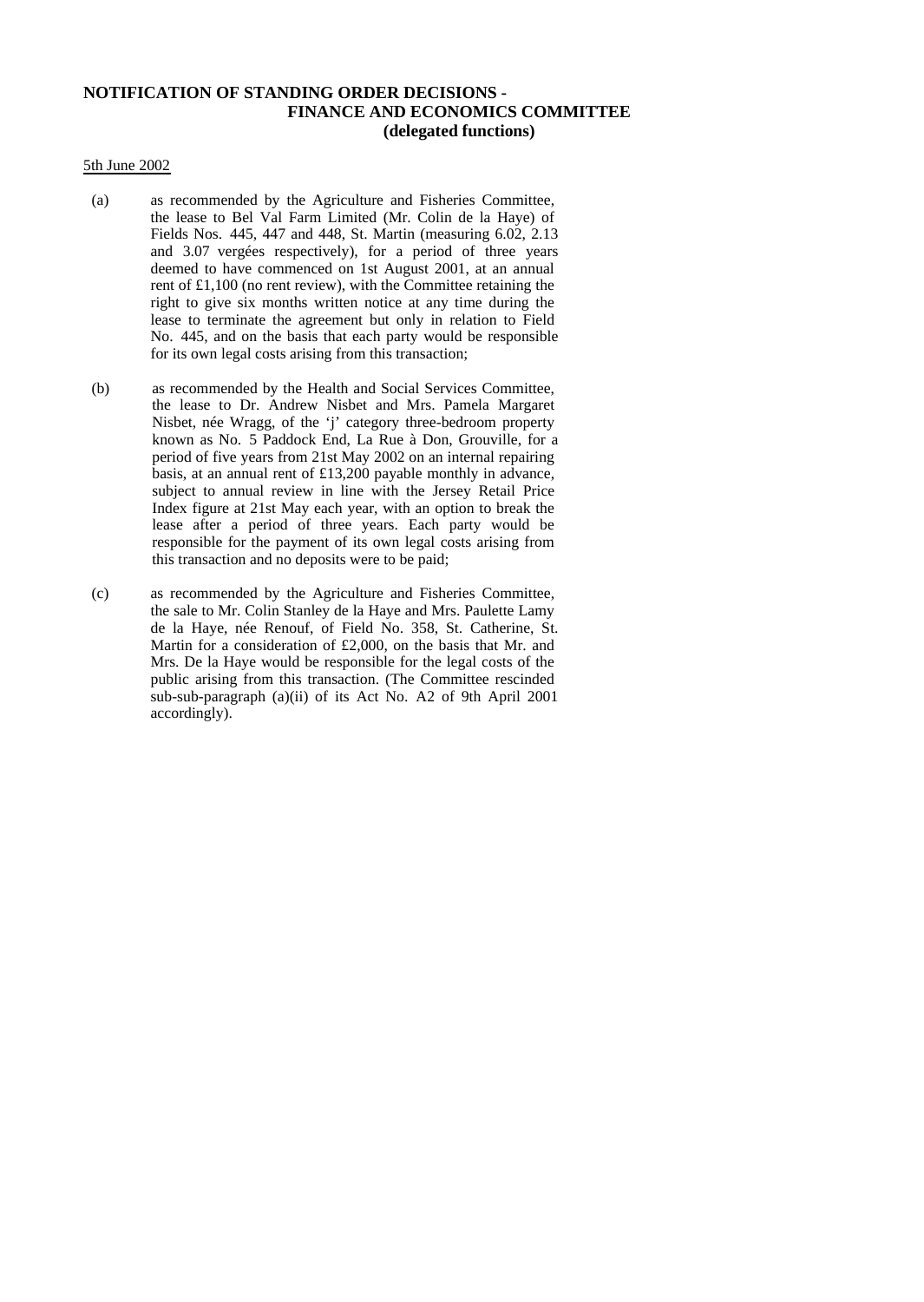### **QUESTION PAPER**

#### (See Item G)

Deputy G.P. Southern of St. Helier will ask the following question of the President of the Housing Committee -

- (a) Can the President confirm that F.B. Cottages Housing Trust operates an allocation policy which states that its housing units are "for Jersey working men and their families" thereby discriminating against single mothers and their families, whereas their Constitution states 'To provide residential accommodation to *persons* in the Island considered by the members in their absolute discretion to be in need of such accommodation'?
- (b) will he outline the steps he will take to ensure that such discrimination ceases?

The Deputy of St. Peter will ask the following question of the President of the Harbours and Airport Committee -

> Would the President inform the Assembly why the Committee has not acquired the property Sous l'Eglise, St. Peter from the Health and Social Services Committee, bearing in mind that it was identified by the Civil Aviation Authority as being a safety hazard some years ago?

The Deputy of St. Martin will ask the following question of the President of the Legislation Committee -

Would the President please inform members -

- (a) (i) of the progress of the Draft Legal Practitioners (Jersey) Law 200-; and the two related pieces of legislation, the Law Society of Jersey Law 200-; and the Law Society of Jersey Bye Laws 200-?
	- (ii) when the draft Laws are likely to be lodged?
	- (iii) the reason for the continuing delay in lodging these Laws?
- (b) of the monitoring system the Committee has in place to ensure that draft legislation is not unnecessarily delayed, in view of the many years it has taken to complete the work on the above legislation?

Deputy R.C. Duhamel of St. Saviour will ask the following question of the President of the Harbours and Airport Committee -

- (a) What is the current staffing level and grade structure of the Meteorological Department?
- (b) has the Committee or its officers, in the last six months, entered into discussions with any third parties with a view to the provision of meteorological services to the Airport, Harbours or the general public, to replace any of the services currently provided by the Meteorological Department?
- (c) if the answer to (b) is in the affirmative, how many locally based staff would be required to assist in the provision of meteorological services to the Island after all or part of these services have been contracted out?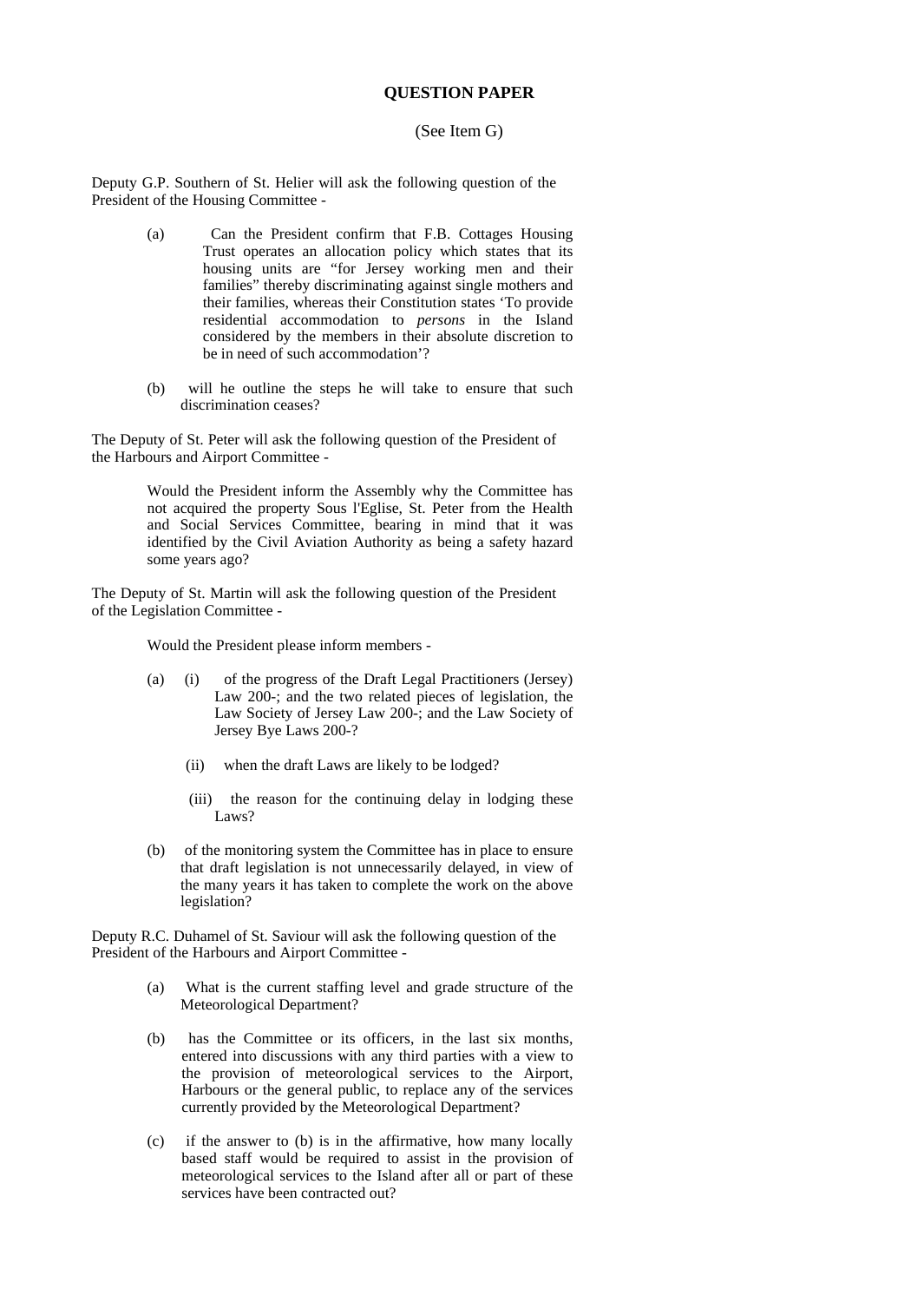(d) would the loss of jobs within the Meteorological Department be detrimental to the range of scientific and technical job opportunities available to local residents?

Deputy P.F.C. Ozouf of St. Helier will ask the following questions of the President of the Agriculture and Fisheries Committee -

- 1. Would the President advise if the Committee has considered the report of the Policy Report 2001 Review Group and if so -
	- (a) what are the main conclusions of the Review Group on the Policy Report?
	- (b) what is the Committee's response?
- 2. Would the President inform the Assembly as to the progress of the dairy industry exit plan, specifically the level of take-up and reconciled cost to the public?

Deputy L.J. Farnham of St. Saviour will ask the following question of the President of the Health and Social Services Committee -

Would the President advise members -

- (a) how many staff were employed by the Health and Social Services Department, in both FTE and headcount terms on 1st January 1996 and each anniversary to the present, split by (i) grade and (ii) function – administration, medical, nursing and manual workers?
- (b) the costs for the above?
- (c) how many employees in each case, and by grade, had permanent or temporary 'J' Category housing status on 1st January 1996 and each anniversary to the present?
- (d) of the Committee's policy on awarding 'J' Category consents under delegated authority from the Housing Committee?
- (e) how many 'J' consents the President expects his Department to issue in 2002, 2003 and 2004 in order to achieve its recruitment targets?

The Deputy of St. Peter will ask the following question of the President of the Health and Social Services Committee -

Will the President -

- (a) confirm that Sous l'Eglise, St Peter, a property identified by the Civil Aviation Authority and the Harbours & Airport Committee as being a safety hazard which should be demolished, has recently been refurbished and re-occupied?
- (b) indicate whether a health risk assessment has been carried out by Environmental Health Department before that decision was taken, and what the findings, if any, were?

Senator S. Syvret will ask the following questions of the President of the Public Services Committee -

> 1. Would the President provide members with a detailed description of the Bellozanne incinerator ash handling and